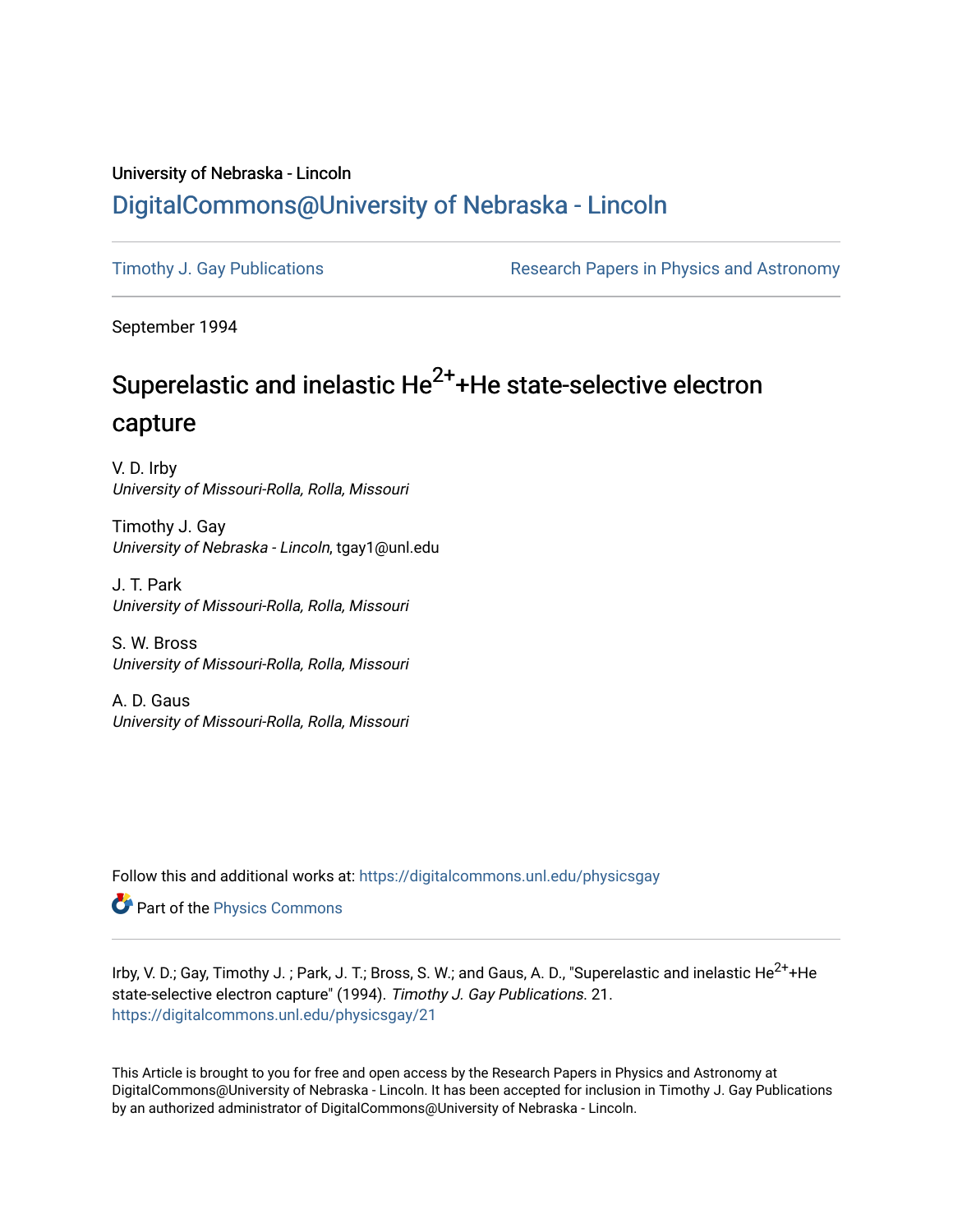Phys. Rev. A 50, 2292 - 2297 (1994) [Issue 3 – September 1994]

## **Superelastic and inelastic He2++He state-selective electron capture**

V. D. Irby, T. J. Gay, J. T. Park, S. W. Bross, and A. D. Gaus *Physics Department and Laboratory for Atomic and Molecular Research University of Missouri-Rolla, Rolla, Missouri 65401* 

Received 19 May 1994

Experimental studies have been made of superelastic and inelastic collision processes involved in the state-selective single-electron capture reaction  ${}^{3}He^{2+}+He(1~^{1}S) \rightarrow {}^{3}He^{+}(n)+He^{+}(n)$ , where *n* and *n*' are the final principal quantum-number states of the collision products. Total cross sections have been measured at projectile energies of 15, 30, and 45 keV/u, by examining the energy loss-gain of the fast  ${}^{3}He^{+}$  product ions, for the superelastic  $n=n'=1$  channel, and for the sum of the inelastic  $n=2$ ,  $n'=1$  and  $n=1$ ,  $n'=2$  states. Measurements are also presented for Ne and Ar targets.

©1994 The American Physical Society

URL: http://link.aps.org/abstract/PRA/v50/p2292

DOI: 10.1103/PhysRevA.50.2292

PACS: 34.50.Fa, 34.50.Pi, 34.70.+e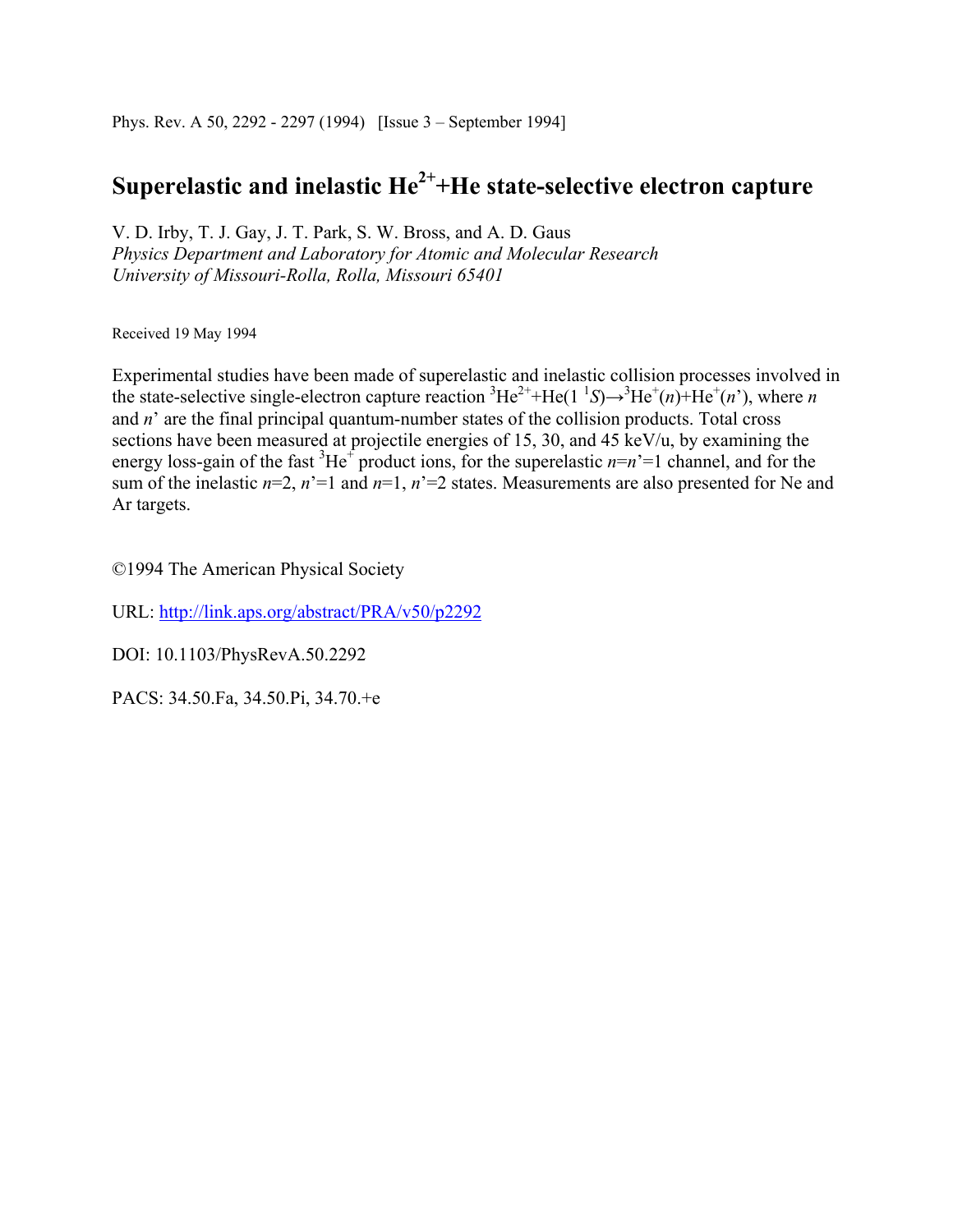### **Superelastic and inelastic**  $He^{2+} + He$  **state-selective electron capture**

V. D. Irby,\* T. J.  $\text{Gay},^{\dagger}$  J. T. Park, S. W. Bross, and A. D. Gaus

Physics Department and Laboratory for Atomic and Molecular Research, University of Missouri-Rolla, Rolla, Missouri 65401

(Received 25 February 1994; revised manuscript received 19 May 1994)

Experimental studies have been made of superelastic and inelastic collision processes involved in the state-selective single-electron capture reaction  ${}^{3}He^{2+} + He(1^1S) \rightarrow {}^{3}He^+(n) + He^+(n')$ , where n and n' are the final principal quantum-number states of the collision products. Total cross sections have been measured at projectile energies of 15, 30, and 45 keV/u, by examining the energy loss-gain of the fast <sup>3</sup>He<sup>+</sup> product ions, for the superelastic  $n = n' = 1$  channel, and for the sum of the inelastic  $n = 2$ ,  $n' = 1$ and  $n = 1$ ,  $n' = 2$  states. Measurements are also presented for Ne and Ar targets.

PACS number(s):  $34.50.Fa$ ,  $34.50.Pi$ ,  $34.70.+e$ 

#### I. INTRODUCTION

The University of Missouri-Rolla Ion Energy Loss Spectrometer (UMRIELS) has been modified to study state-selective electron-capture reactions for bare ions incident on atomic or molecular targets. The main goal of these modifications is to study the reaction

$$
\text{He}^{2+} + \text{H}, \text{D} \rightarrow \text{He}^{+}(n) + \text{H}^{+}, \text{D}^{+}, \tag{1}
$$

which has been proposed as a diagnostic tool for fusionplasma research [1]. Total cross sections for specific  $n$  $(> 1)$  values in this reaction can be obtained by observing the line radiation emitted from the  $He<sup>+</sup>$  excited states, or from the energy loss-gain of the  $He<sup>+</sup>$  product ion. (Cross sections for  $n = 1$  must be obtained using the latter method.) Energy loss-gain measurements have two distinct advantages over photon detection. First, cascading corrections are avoided because the fast collision partner is detected, rather than a secondary photon. Second, no knowledge of detector efficiencies is required because population ratios of specific  $n$  levels can be obtained directly from energy loss-gain spectra and can be put on an absolute scale by normalizing to existing experimental data for capture into all *n* levels. In contrast, the efficiency of photon detectors depends strongly upon the wavelength of the observed photon. Thus two sources of possible systematic error in the determination of final cross sections are eliminated with the energy loss-gain method.

As initially developed, the UMRIELS could be used to study only those collisions in which the initial and final charge states of the projectile were equal. In order to study collisions like  $(1)$ , it was thus necessary to modify the existing apparatus  $[2-5]$  by adding a precision

voltage-divider circuit [6,7]. The operation of the apparatus with these modifications has been described in detail in Refs. [6] and [7].

In order to develop the techniques and technology needed to study collision (1) without the further experimental problems associated with a hydrogen target, our first studies, reported here, have investigated stateselective capture by  ${}^{3}\text{He}^{2+}$  from He targets:

$$
{}^{3}\text{He}^{2+} + \text{He} \rightarrow {}^{3}\text{He}^+(n) + \text{He}^+(n'). \tag{2}
$$

Here  $n$  and  $n'$  represent the final principle quantum numbers of the projectile and target states, respectively. Though the target species in reaction (2) is different from reaction (1), these respective collisions involve much of the same physics.

Extensive measurements have been carried out for total single capture cross sections for reaction (2) summed over all  $n$  and  $n'$  states:

$$
He^{2+} + He \rightarrow He^{+}(\Sigma n) + He^{+}(\Sigma n'). \qquad (3)
$$

Experimental data from the work of Shah, McCallion, and Gilbody [8], and the work of Dubois [9], exhibit a maximum value of  $8 \times 10^{-16}$  cm<sup>2</sup> at an incident projectile energy near 30 keV/u. Another important process that can occur in collisions of He nuclei with He is "transfer ionization" (TI):

$$
He^{2+} + He \to He^{+}(\Sigma n) + He^{2+} + e^{-} \t\t(4)
$$

in which one electron is transferred to the projectile and the remaining electron is removed to the continuum leaving the target stripped of electrons. In order to extract total state-selective capture cross sections for this system, the energy loss-gain spectrum obtained must be integrated over all  ${}^{3}He^{+}$  ion energies and angles, and normalized to the sum of the cross sections for reactions (3) and (4). This is because in making an energy loss-gain measurement on the fast  ${}^{3}He^{+}$  ions in reaction (2), we cannot discriminate between reactions **(3)** and (4).

The only experimental data we are aware of that exist for state-selective electron capture in the intermediate 110-50 keVi energy range for reaction **(2)** were obtained

50

<sup>&#</sup>x27;present address: Department of Physics and Astronomy, University of Kentucky, Lexington, KY 40506-0055.

<sup>&#</sup>x27;Present address: Behlen Laboratory of Physics, University of Nebraska, Lincoln, NE 68588.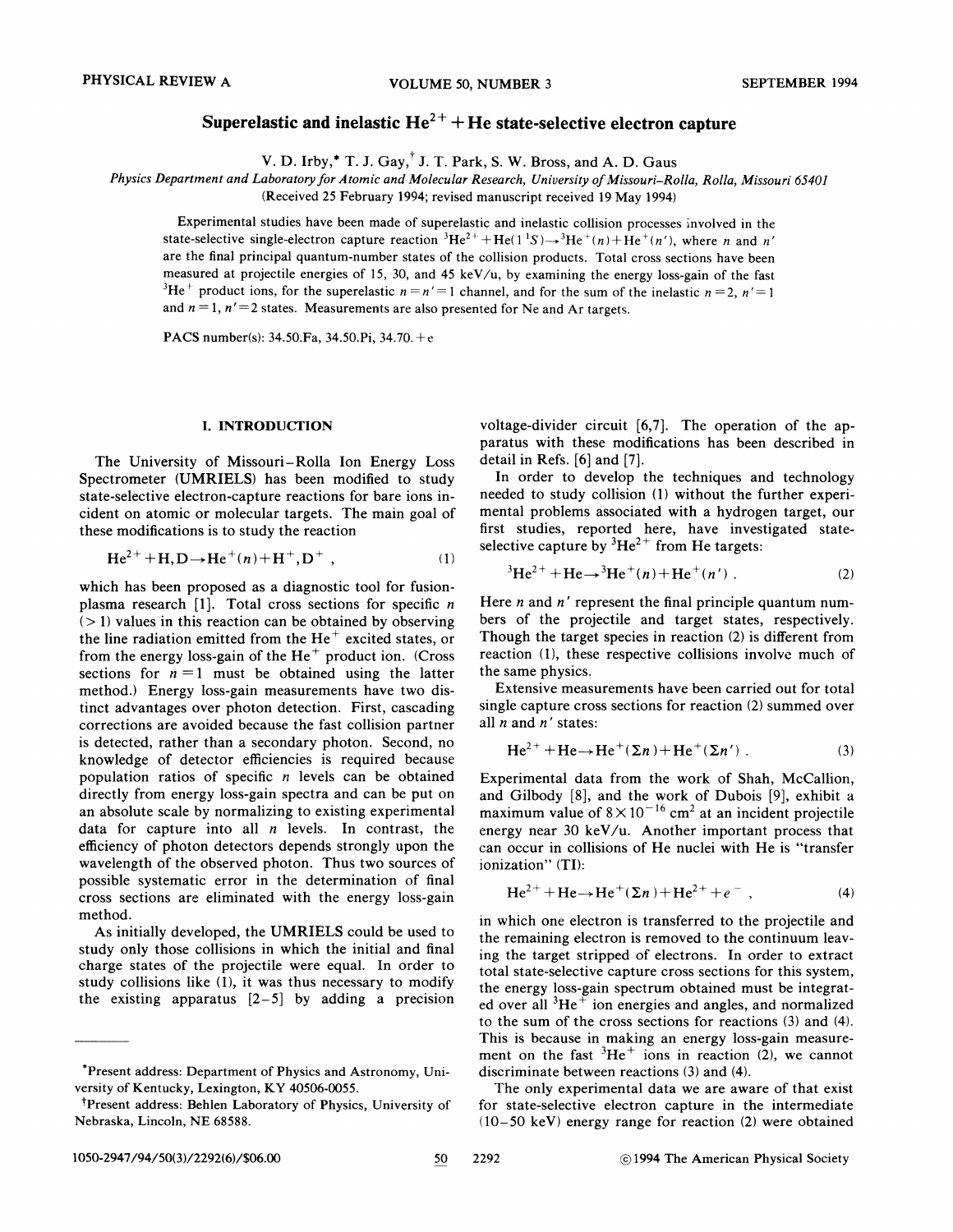in 1978 by Afrosimov *et al.* [lo]. Their experimental method involved energy loss-gain measurements. Due to the resolution of their parallel-plate ion-energy analyzer the data are limited to energies below 50 keV. The highenergy-resolution capabilities of the UMRIELS have allowed us to make measurements of reaction (2) for projectile energies above 50 keV, ranging up to 135 keV.

#### 11. EXPERIMENTAL APPARATUS

The modified University of Missouri-Rolla Ion Energy Loss Spectrometer consists of a 15-200 kV variable-angle ion accelerator, scattering chamber housing, switching magnet, deceleration optics, and either a cylindrical or retarding-field ion-energy analyzer. In order to study reactions in which the projectile-charge changes during the collision, a high-voltage, 10-G $\Omega$ , variable-resistor assembly (VRA) has been placed between the accelerator and decelerator terminals to allow their respective voltages,  $V_a$  and  $V_d$ , to be varied separately. For the case involving reaction (2), the accelerator voltage is nominally set near  $V_a = V_d/2$ . The potentials are measured by two precision voltage-divider strings. (See Figs. 2 and 4 of Ref. [6].) Since the accelerator and decelerator both have potentials proportional to the output of the high-voltage power supply, voltage fluctuations do not effect the energy-loss spectra. The variable-angle accelerator is pivoted about the center of the scattering chamber housing with the angular position controlled by a stepping motor rotating a precision threaded rod attached to the undercarriage of the ion accelerator. **A** postcollision analysis magnet is used to separate out specific charge states after the collision region. The postscattering magnet and ion-energy analyzer, which is housed in the decelerator terminal, remain stationary.

The projectile ions used in this work were produced in a commercially available electron-impact ion source manufactured by the Colutron Corporation. In order to produce  ${}^{3}He^{2+}$ , the ion source had to be operated with a higher potential across the anode and filament, or discharge region, than normally required. Unfortunately, this mode of operation reduced the ion source lifetime from several days, which is typical of normal operation, to about 5 h.

The ions are extracted by a 2-kV potential and passed through an Einzel lens focusing element before entering a Wein velocity filter. The mass-selected ions then enter the main acceleration region, where a column focus and extraction system focus the incident beam onto the entrance of the scattering target. After passing through the scattering target, ions are deflected into the deceleration region by an analyzing magnet. Ions neutralized in the target region pass undeflected through the magnet and into a neutral-detector chamber. This arrangement allows simultaneous measurement of both neutral ions and charged ions resulting in the collision process.

After the ions are decelerated, they are energy analyzed by either a cylindrical or retarding-field analyzer. During the course of these experiments, we found that the cylindrical analyzer was inadequate and a retardingfield analyzer was installed. The shortcomings of the cylindrical analyzer and a description of the retarding-field analyzer are presented below. A more detailed description of the operation of the apparatus is given in Refs. [6] and **[7].** 

#### 111. PRELIMINARY RESULTS

Figure 1 illustrates the energy levels of the  $He^{2+} + He$ system. Conservation of energy restricts kinetic-energy gain or loss values Q to

$$
Q = 2[1/(n)^{2} + 1/(n')^{2}] - I_{p} - 2 \text{ (a.u.)}, \qquad (5)
$$

where  $I_p$  is the single-ionization energy of He (0.904 a.u.) and energy gain results in  $Q > 0$ . The only  $Q > 0$  superelastic channel is that with  $n = n' = 1$ . Notice that interchange of the  $n$  and  $n'$  indices results in the same energy losses. For instance, when an electron is captured into the  $n = 2$  state of the projectile and the target is left in the  $n' = 1$  state, the energy loss is the same as for capture into the  $n = 1$  level of the projectile with the target left in the excited  $n'=2$  level. Thus the energy loss-gain method is inadequate for extracting specific target or projectile state-selective capture cross sections from this system. Nonetheless, this method can still yield information on the superelastic channel and limited information for higher n and **n'** values.

Figures 2 and **3** illustrate energy loss-gain singlecapture spectra, taken with the cylindrical analyzer, for  ${}^{3}\text{He}^{2+}$  incident on He and Ar. For the He target, the  $n = 1$  and 2 capture channels are clearly seen. Capture into the  $n = 3$  and higher states was observed to be negligible. The anomalous features occurring between the  $n = 1$  and  $n = 2$  channels were quite reproducible, but did not correspond to any of the energy-loss-gain values of the system. A possible cause of these anomalous peaks is discussed below.



FIG. 1. Schematic diagram for the energy levels of the He and  $He^{2+}$  system. The numbers in parentheses represent particular n states. The transition pictured represents the superelastic  $n = n' = 1$  capture process. The initial binding energy is 79 eV for He. The final state consists of two  $He<sup>+</sup>$  ions with a net binding energy of 108.8 eV. The difference in potential energy of the two states is converted into kinetic energy.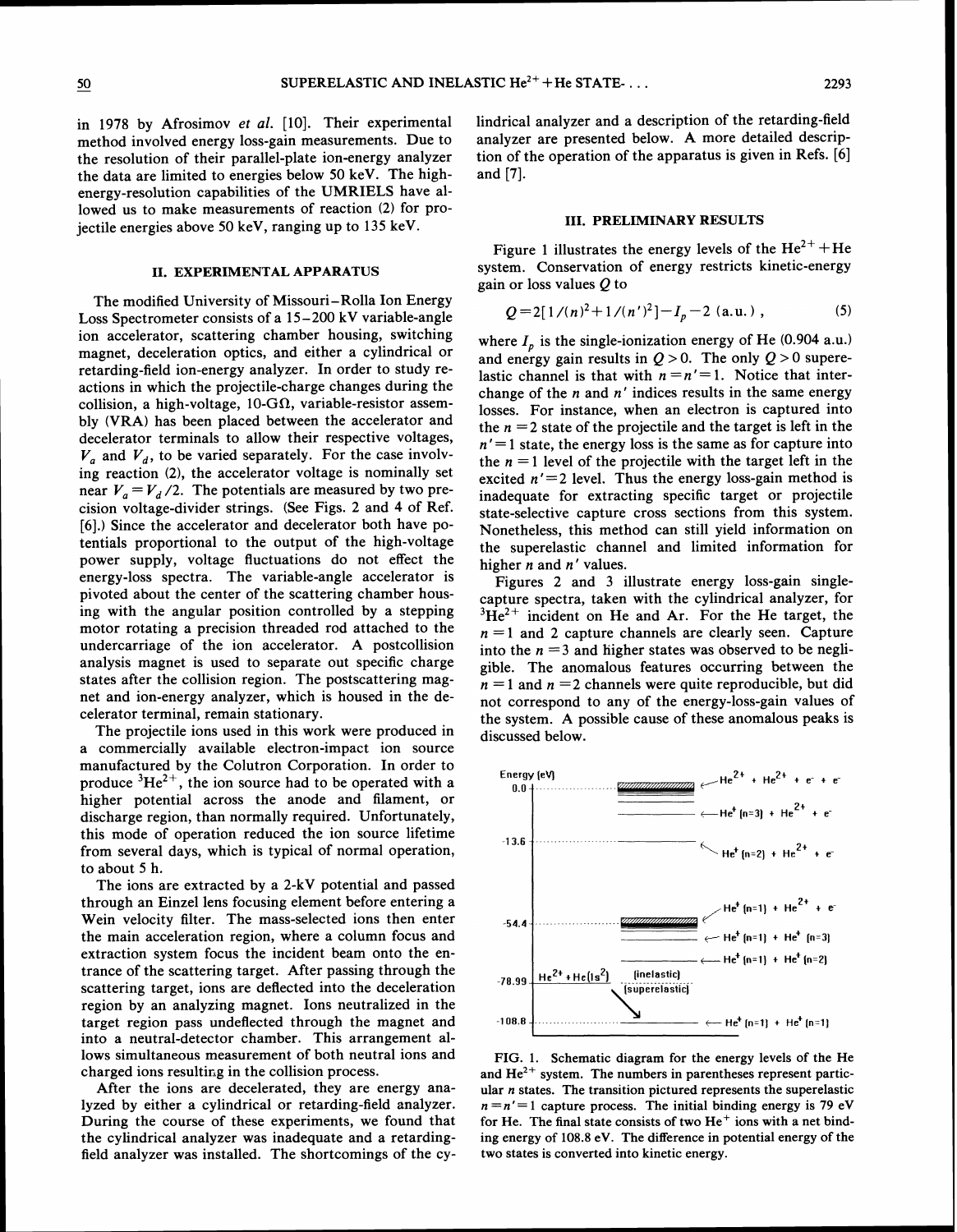

FIG. 2. Energy loss-gain spectrum of  ${}^{3}He^{+}$  formed through collisions of 30-keV/u  ${}^{3}He^{2+}$  ions incident on He. The energy gain peak labeled as  $n = 1$  corresponds to superelastic scattering of the projectile  ${}^{3}He^{+}(n = 1)$  state. The major central  $n = 2$ peak corresponds to inelastic capture with either the projectile or target ion in the  $n = 2$  state with the partner ion remaining in the ground state. The inelastic  $n = 3$  position and transfer ionization (TI) threshold are indicated as well.

For Ar targets the superelastic  $n = 1$  channel (energy gain of 38 eV) was observed to be negligible. If we assume that the cross sections for energy gain or loss processes decrease as their "energy defect," or magnitude of energy loss-gain, increases, then this is understandable qualitatively when compared to the case of He targets with an energy gain of 30 eV for the  $n = n' = 1$  superelastic peak [11]. The Ar  $n = 2$  and  $n = 3$  TI peaks are also observed. Background spectra taken without target gas for both He and Ar had count rates less than 3 to 4 Hz.

Severe experimental difficulties were encountered in the acquisition of these energy loss-gain spectra involving the cylindrical analyzer. Due to the low  ${}^{3}He^{2+}$  incidentbeam currents  $(< 5 \text{ nA})$ , low count rates, and short lifetime of the ion source (which was less than 5 h due to the



FIG. 3. Energy loss-gain spectrum of  ${}^{3}He^{+}$  formed through the collisions of 30-keV/u  ${}^{3}He^{2+}$  ions incident on Ar. The superelastic capture channel for both residual ions in the ground state was observed to be negligible. Transfer ionization (TI) thresholds for capture into  $n = 1$ , 2, and 3 states of <sup>3</sup>He<sup>+</sup> are also indicated.

increased power required for  $\alpha$  particle production), it became very difficult to properly guide the product  ${}^{3}He^{+}$ beam  $(\approx 1 \text{ pA})$  into the analyzer within the available operating time of the ion source.

Since typical count rates for He targets were on the order of 20 to 30 Hz at target pressures of 40 to 60 mTorr, pressure tests to ensure single collision conditions (which would involve pressures well below 40 mTorr) could not be done properly. Some of the anomalous features between the  $n = 1$  and  $n = 2$  capture positions for He targets may be attributable to multiple collisions within the scattering cell, due to the high target pressures required to see reasonable "product" signal levels. Due to the experimental difficulties encountered with the cylindrical analyzer, a retarding-field analyzer was designed, constructed, and installed in the apparatus.

#### **IV. RETARDING-FIELD ANALYZER**

Retarding-field analyzers have been used extensively to measure electron energies [12,13]. Because we are examining heavy ions instead of electrons, stray electric and magnetic fields pose less of a problem. One must also note that in the initial detector configuration of the apparatus, ion energies were already reduced to 2 keV in the decelerator before entering the cylindrical analyzer. In this sense, the deceleration section of the apparatus is already a partial retarding field analyzer (RFA).

The RFA used in this work consisted of four major components: a main deceleration region, a zoom lens drift region, a set of retarding-field grids, and, as was the case with the cylindrical analyzer, a Johnston Laboratory particle multiplier. (See Fig. 4.) After passing through the target region and switching magnet, ions that entered the main deceleration region were reduced to an energy of approximately 400 eV. Then they entered the zoom lens drift region. All lens elements were held at the decelerator potential. This provided a field-free drift region for the ions and also established a well-defined potential before the retarding fields. Since the resolution of a retarding-field analyzer depends critically on the values of momenta perpendicular to the retarding field and beam axis, an aperture was installed in the last zoom lens element to discriminate against ions with large components of perpendicular velocity. After passing through the aperture, the ions were subjected to the retarding field. A dual set of gold wire grids, which were electrically connected, provided the retarding potential. The distance between the grids was approximately  $\frac{1}{2}$  inch. Ions with sufficient energy to overcome the potential barrier of the first grid drifted across the field-free region between the grids and passed through the second grid. Since the Johnston Laboratory detector was operated with the first dynode, or collector plate, at  $-4000$  V with respect to the decelerator potential, ions exiting the second retarding grid were strongly accelerated and focused onto the detector. The high voltage applied to the detector also ensured that all ions striking the first dynode had roughly the same kinetic energy.

Figure 5 illustrates a retarding-voltage scan of the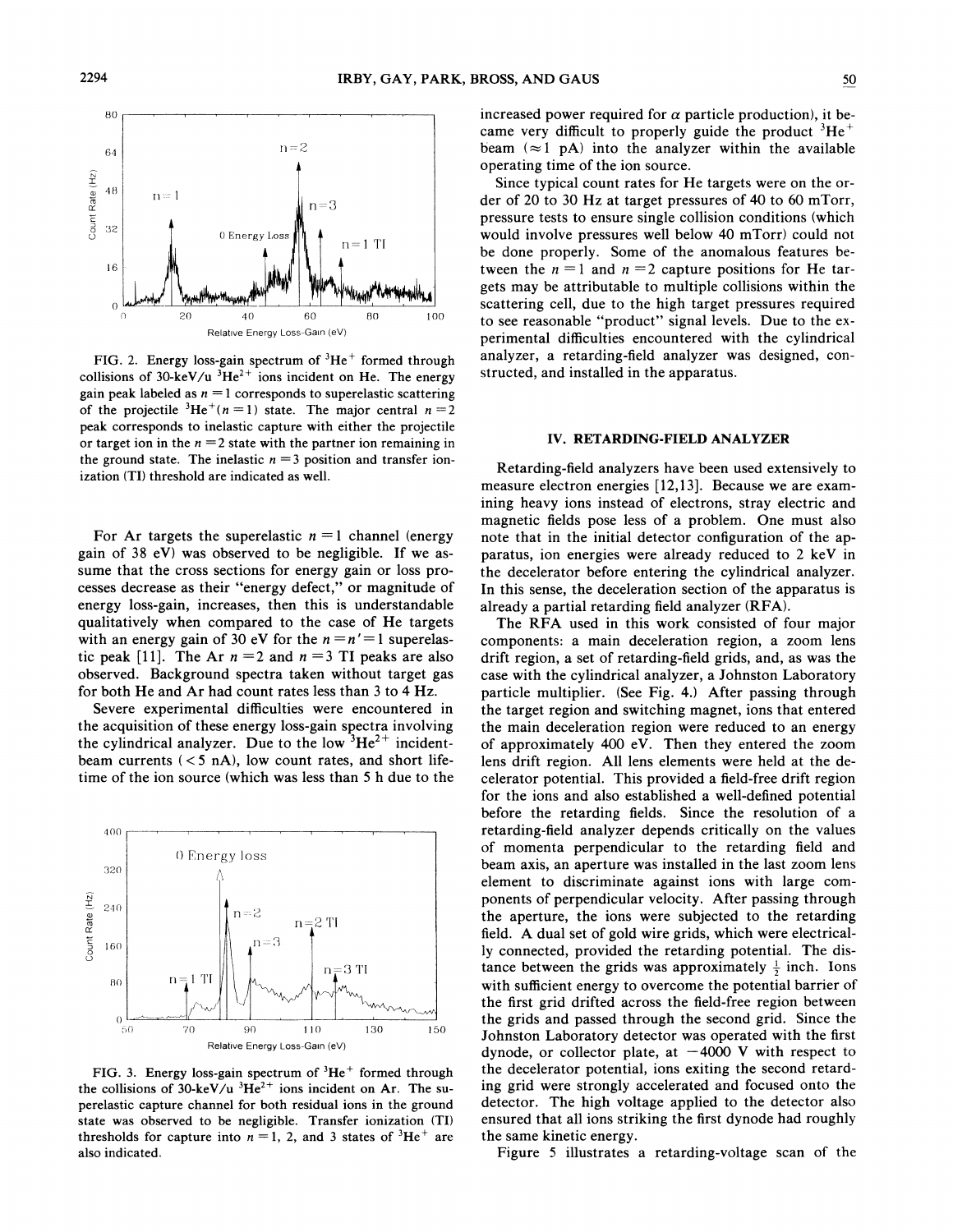

FIG. 4. Ion-energy retarding-field analyzer (RFA).

product  ${}^{3}He^{+}$  ions produced in  $\alpha$ -helium collisions for a projectile energy of 30 keV/u. The full  ${}^{3}He^{+}$  ion beam is detected at 150 V. As the retarding voltage is increased, ions suffering from transfer ionization energy losses begin to be blocked by 210 V and the signal decreases. At 270 V, only the  $n = 1$  and  $n = 2$  capture channels have enough energy to overcome the retarding barrier, and when the voltage reaches 290 V, only the  $n = 1$  superelastic ions remain.

In order to make a comparison with spectra obtained with the cylindrical analyzer, the spectrum in Fig. 2 was integrated and is shown in Fig. 6. One can readily see that the position and relative magnitudes of the features in both spectra agree well. If the anomalous peaks previously observed between the  $n = 1$  and  $n = 2$  channels were real, the slope on the retardation scans to the left of the  $n = 1$  cutoff position would have a negative value. Since the measured slope is essentially zero it can be safely concluded that the anomalous features are an experimental artifact.



FIG. 5. Retardation voltage spectrum of  ${}^{3}He^{+}$  formed in collisions of 30-keV/u  $3He^{2+}$  incident on He. The ion signal was normalized to the measured neutral signal, which varies linearly with the incident beam for constant He target pressures. The spectrum depicted represents an average of three separate data runs. Each spectrum was first normalized to the measured  ${}^{3}$ He neutral count rate, formed through double capture in the collision region. The average was then taken at each voltage and the results are plotted.

Retardation spectra were taken for Ar and Ne targets with projectile energies of 30 keV/u, and are illustrated in Figs. 7 and 8. The Ar spectrum shows that the  $n = 1$ superelastic channel is negligible, while transfer ionization is enhanced, in agreement with the previous cylindrical analyzer spectra. Ionization energies for He, Ne, and Ar are 24.5, 21.6, and 15.8 eV, respectively. Since a resonant zero energy-loss capture process will occur if the binding energy of the target is equal to the 13.6-eV binding energy of the  $n = 2$  level of  ${}^{3}He^{+}$ , one may expect that the ratio of the  $n = 1$  to  $n = 2$  capture signals will be suppressed when the ionization potential of the target is near the  ${}^{3}$ He<sup>+</sup>(n = 2) binding energy [11]. This is in qualitative agreement with the spectra.

Count rates with the RFA were typically in the 1000- Hz range, so pressure tests to ensure single-collision conditions could be done properly. After energy scans were taken for He targets, we recorded the retardation voltages for the  $n = 1$  and  $n = 2$  levels, as well as the voltage at which all ions were detected. With the RFA set at these various voltages, we then measured signal rate versus target pressure while the incident-beam current was monitored. These tests indicated that in all cases, single collision conditions were ensured for target pres-



FIG. 6. Integrated energy-loss-gain spectrum from Fig. 2 (see text). Since the spectrum of Fig. 2 covered only a 100-V range, a straight line was added to simulate the rest of the spectrum. The positioning of the plotted spectrum was chosen arbitrarily for comparison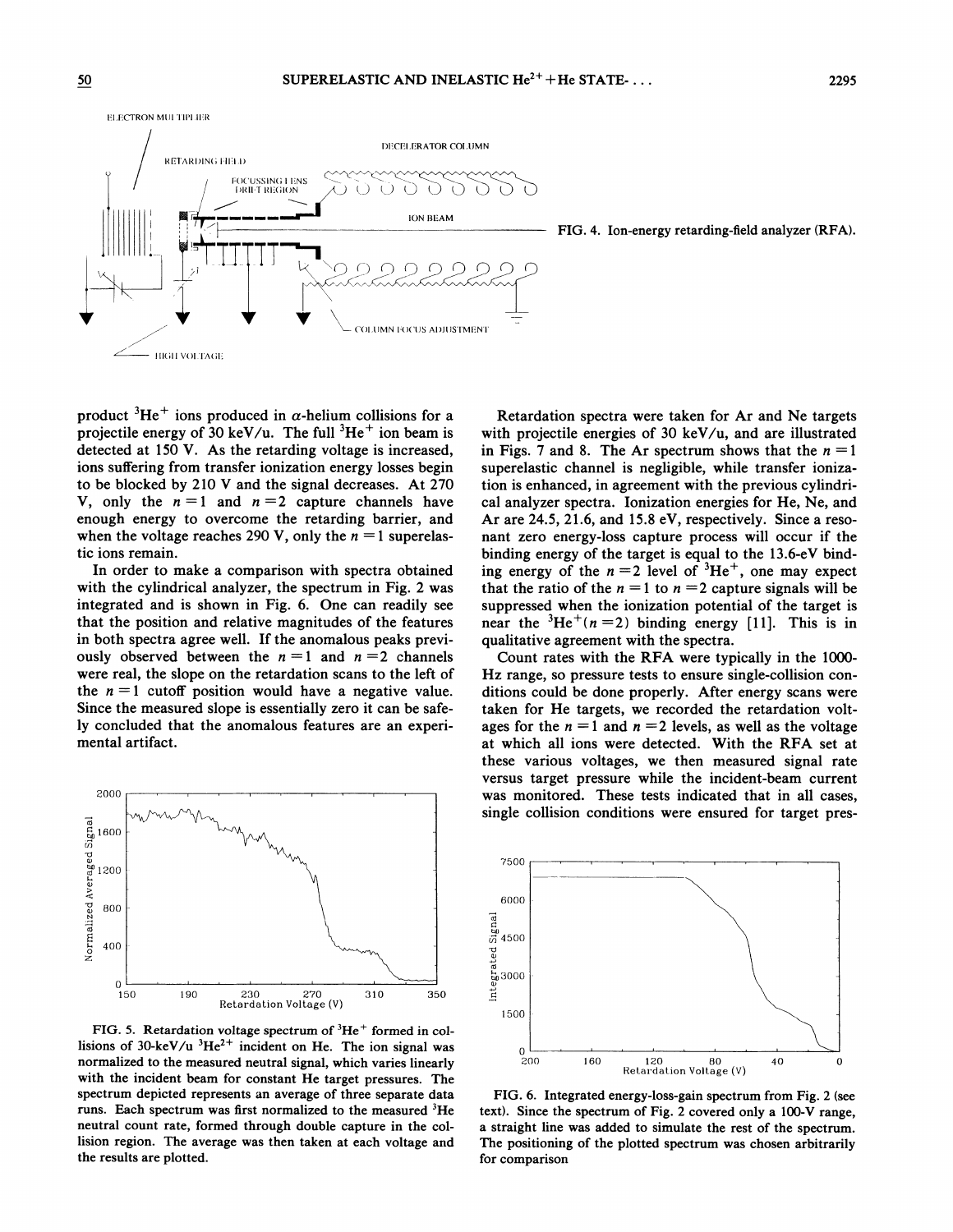

FIG. 7. Retarding-voltage spectrum of <sup>3</sup>He<sup>+</sup> formed through the collision of 30-keV/u  ${}^{3}\text{He}^{2+}$  incident on argon.



FIG. 8. Retarding-voltage spectrum of <sup>3</sup>He<sup>+</sup> formed through the collision of 30-keV/u  ${}^{3}He^{2+}$  incident on neon.



FIG. 9. Angular spectra for 15-keV/u incident projectile energy. The maximum heights of the  $n = 1$  and  $n = 2$  capture channels were normalized to that of the  $n =$ all (where all ions are detected) capture signal after multiplying by  $sin\theta$ . (See text.)

sures below 40 mTorr. Subsequent data runs involved target pressures between 15 and 20 mTorr.

Angular scans of the features in the retardation spectra were made at all energies. Since the individual  $n$ -state contributions to the total cross section are obtained by integrating  $\sin\theta d\sigma/d\Omega$  over the full angular range, a true indication of the "weight" with which a given value of  $d\sigma(\theta)/d\Omega$  contributes to the total cross section is obtained by plotting  $\sin\theta d\sigma(\theta)/d\Omega$  versus  $\theta$ . Plotting the data in this way has the additional benefit that details of the functional dependence on  $\theta$  of  $d\sigma/d\Omega$  are made more apparent at large angle, where they would normally be obscured by the small values of  $d\sigma/d\Omega$ . Thus, each angular spectrum was multiplied by  $sin\theta$ . Figure 9 illustrates typical angular scans at 15 keV/u after normalizing the  $n = 1$  and  $n = 2$  spectral maxima to the maximum of the spectrum obtained when all ions were detected. **Ah**  the results indicate, the angular dependence of all observable capture channels were essentially the same. This means that the relative state-selective capture cross sections at a given energy can be obtained from single-angle  $(\theta=0^{\circ})$  retardation spectra alone, without integrating over scattering angle.

#### **V. RESULTS AND CONCLUSIONS**

In order to extract relative cross sections from the raw data, all RFA voltage spectra were background corrected, smoothed, and differentiated. Each derivative spectrum was then used to determine the maximum retardation voltage  $V_1$  corresponding to complete transmission of the  $n = 1$  superelastic ions. After the  $n = 1$  and  $n = 2$ peaks were located in the derivative spectrum, the maximum voltage position  $V_1$  between the  $n = 1$  and  $n = 2$ peaks, in which the derivative became zero, was recorded. In some cases the derivative never reached zero, so the maximum voltage at which a minimum occurred was used. Ten data points were taken from the corresponding undifferentiated spectrum ranging from  $(V_1 - 20 \text{ V})$  to  $V_1$ and were averaged. Since the  $n = 2$  level is exactly 40.8 eV from the  $n = 1$  capture channel, the count rate of the  $n = 2$  level was taken at a retarding voltage position of  $V_1$  –40.8. To obtain an average total ion count rate in which all  ${}^{3}He^{+}$  ions were detected, all data points ranging from the lowest retardation voltage measured to the highest voltage at which the ion signal first began to decrease were averaged. The relative cross sections ob-

TABLE I. Final state-selective single-electron-capture results for <sup>3</sup>He<sup>2+</sup> incident on He. The designation  $n = 1$  and  $n = 2$ signifies electron capture into the  $n = n' = 1$  and either the  $n=2$ ,  $n'=1$  or  $n=1$ ,  $n'=2$  states, respectively. Uncertainties given represent relative error. Overall error due to normalization to the data of Refs.  $[8]$  and  $[9]$  is about 22%.

| Energy<br>(keV/u) | $n=1$<br>$(10^{-17} \text{ cm}^2)$ | $n=2$<br>$(10^{-16} \text{ cm}^2)$ |
|-------------------|------------------------------------|------------------------------------|
| 15                | $4.46 \pm 0.16$                    | $0.884 \pm 0.035$                  |
| 30                | $6.89 \pm 0.26$                    | $1.50 \pm 0.06$                    |
| 45                | $5.64 \pm 0.24$                    | $1.45 \pm 0.06$                    |